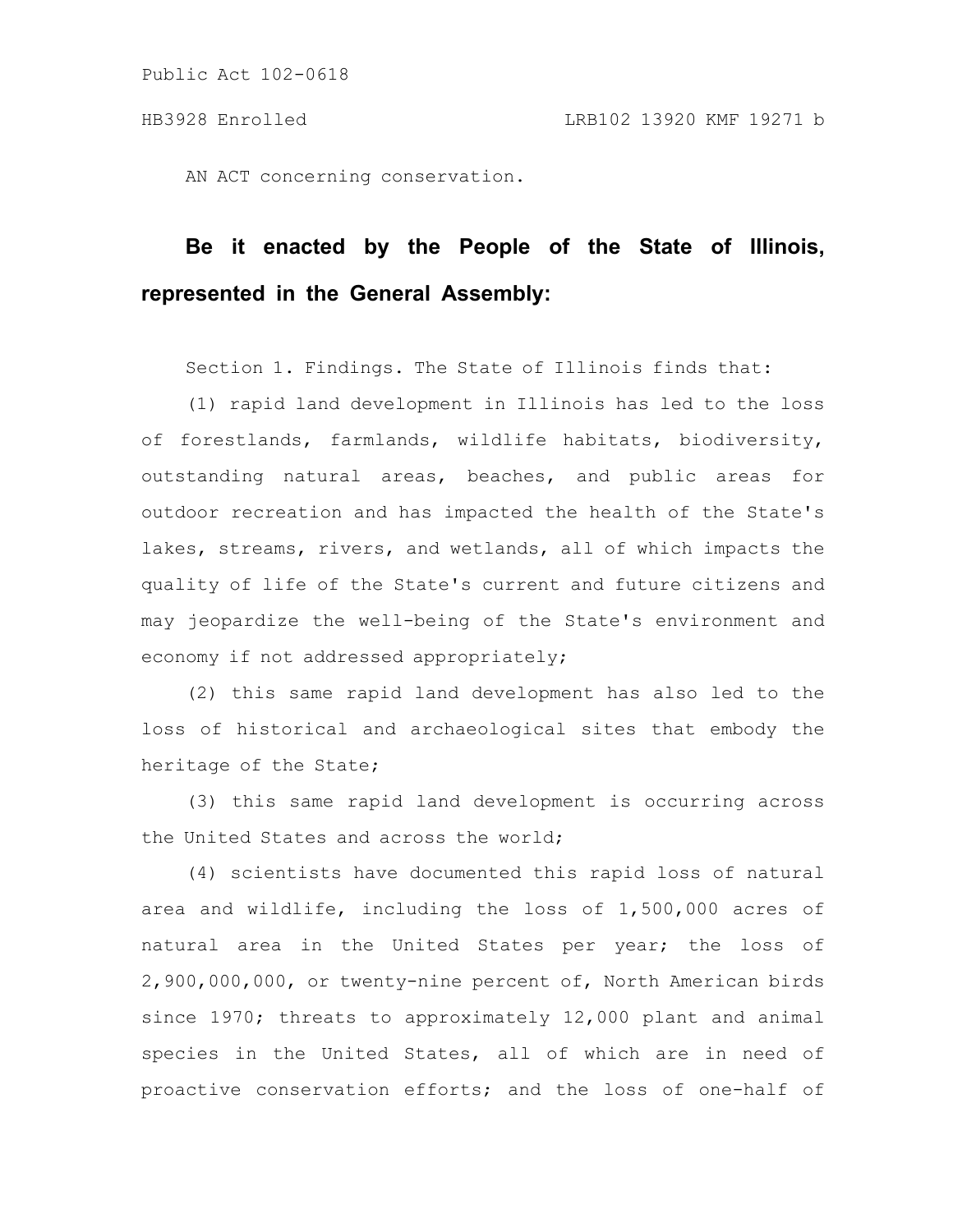freshwater and saltwater wetlands in the contiguous forty-eight states;

(5) scientists have recommended conserving and protecting thirty percent of the land and thirty percent of the ocean in each country by 2030 in order to address this deterioration of natural systems, loss of biodiversity, and rapid land development;

(6) national leaders have introduced measures to commit the United States to protecting thirty percent of its lands and oceans by 2030; and

(7) in order to support national efforts and provide state leadership to address the deterioration of natural systems, loss of biodiversity, and rapid land development, Illinois must establish a bold goal for the amount of land to be protected by the year 2030.

Section 5. Short title. This Act may be cited as the Illinois Thirty-by-Thirty Conservation Task Force Act.

Section 10. Thirty-by-Thirty Task Force. There is hereby created the Illinois Thirty-By-Thirty Conservation Task Force. The Task Force shall have 23 members, comprised as follows:

(1) the Director of Natural Resources or the Director's designee, who shall serve as chairperson;

(2) two members from the House of Representatives, appointed one each by the Speaker of the House and the House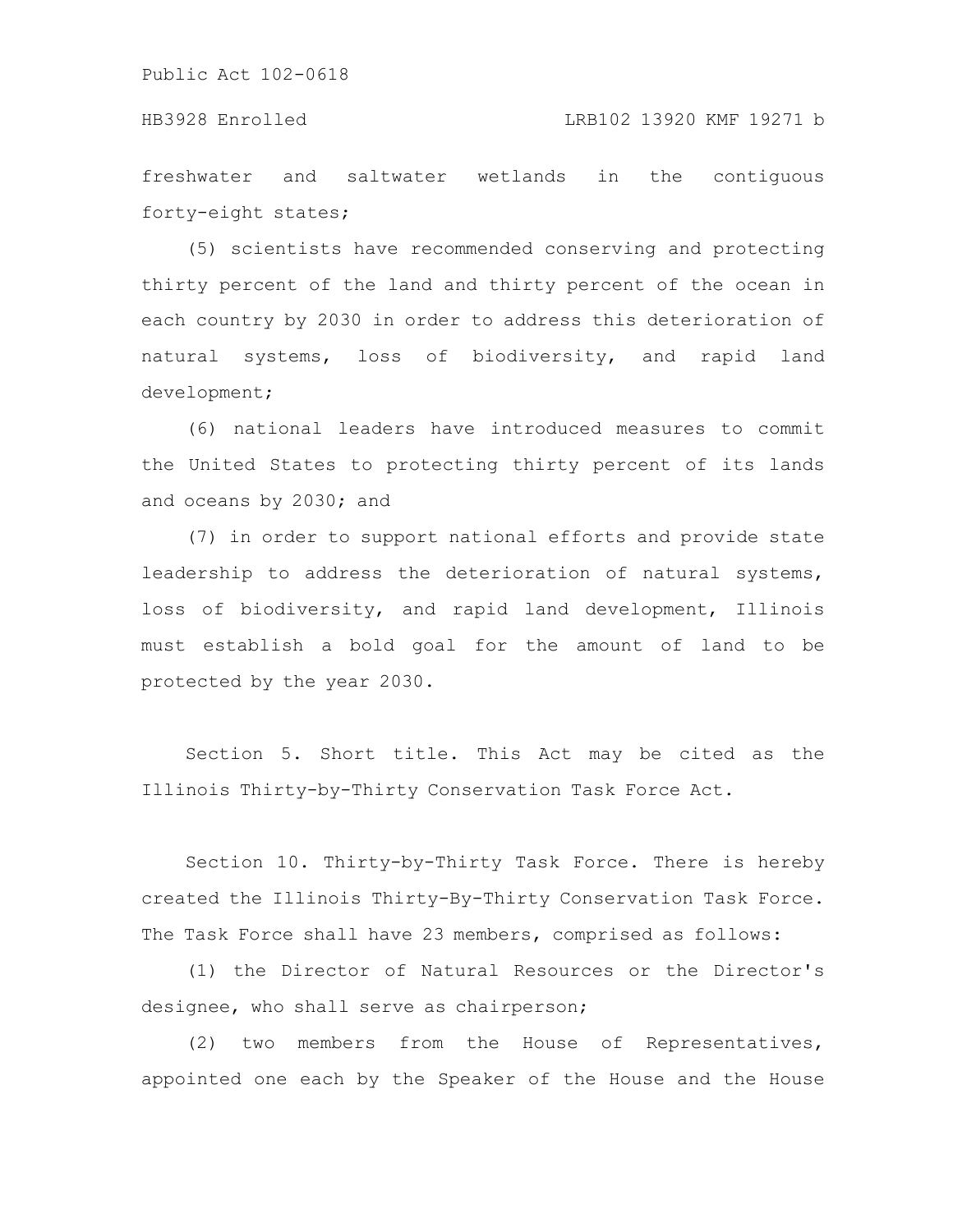## HB3928 Enrolled LRB102 13920 KMF 19271 b

Minority Leader;

(3) two members of the Senate, appointed one each by the President of the Senate and the Senate Minority Leader;

(4) one member appointed by the Director or the Director's designee of the Department of Agriculture;

(5) one member appointed by the Director or the Director's designee of The Illinois Environmental Protection Agency;

(6) one member appointed by the Director or the Director's designee of the Illinois Department of Commerce and Economic Opportunity;

(7) one member appointed by the Director or the Director's designee of the Illinois Department of Transportation;

(8) one environmentalist appointed by the Department of Natural Resources;

(9) one member from a State agriculture association appointed by the chairperson;

(10) two environmental science teachers appointed by the chairperson;

(11) four environmental science students appointed by the chairperson;

(12) three members of a private sector environmental organization appointed by the chairperson;

(13) one higher education professional working with crop science, appointed by the chairperson;

(14) one chemical fertilizer professional appointed by chairperson;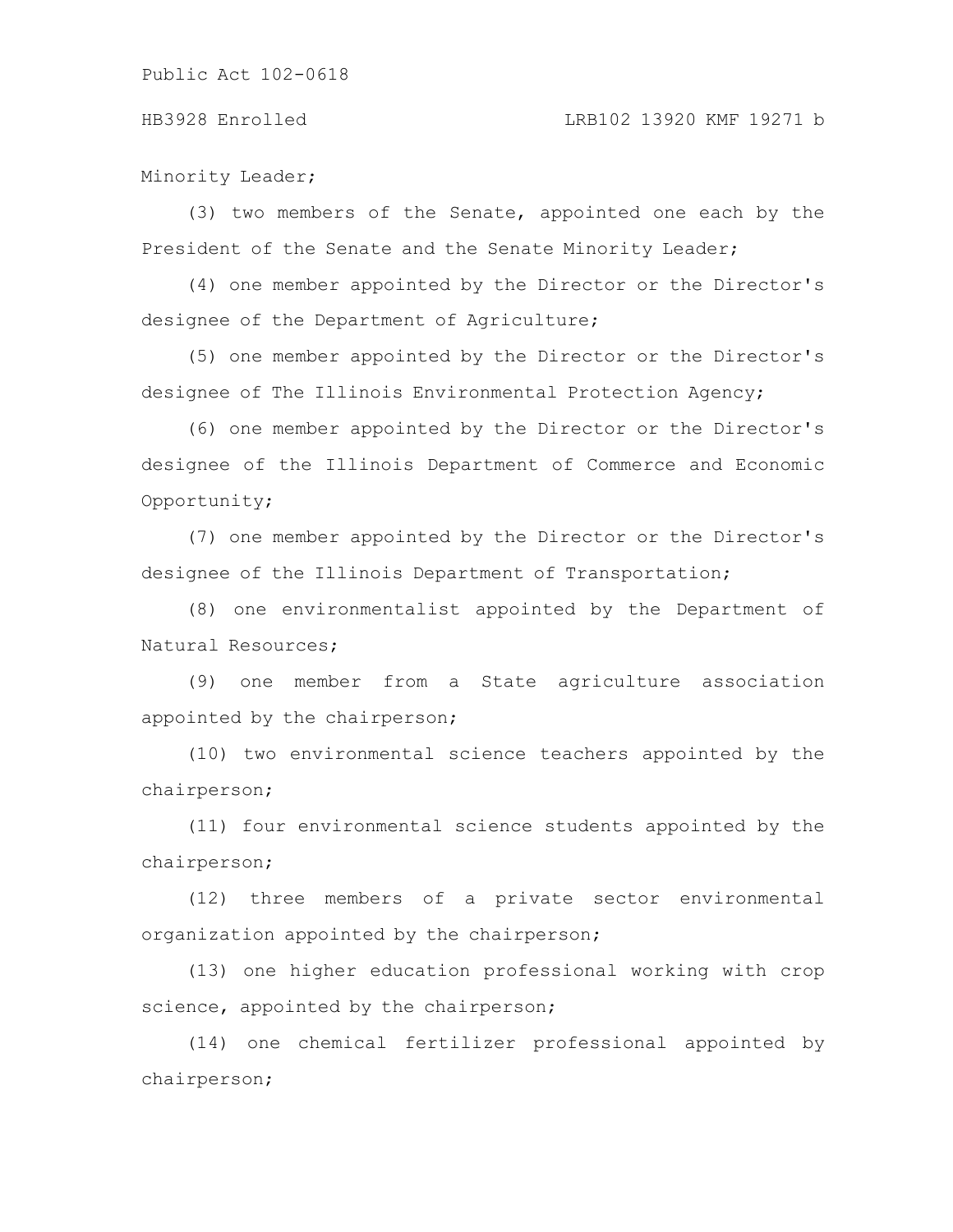(15) one seed producer appointed by the chairperson; and

(16) one representative of a statewide outdoor sportsman organization appointed by the chairperson.

Section 15. Duties of the Task Force. The Task Force shall hold listening sessions regarding ways in which Illinois can protect 30% of its land and water resources by 2030. The Task Force shall hold a minimum of three separate listening sessions in geographically distinct areas of the State.

(1) The meetings should at a minimum seek to explore the following focus areas:

(A) identify resources that the State has and how they are being utilized to protect land and water resources;

(B) identify tools, resources, and incentives for landowners and the private sector to restore degraded natural areas and to manage their resources sustainably;

(C) identify financial resources from the private sector, philanthropy, and public sources to expand protections and to help manage lands and waters for conservation;

(D) the ability of the State to manage more public lands for the benefit of future generations; and

(E) strategies to conserve and protect 30% of Illinois' land and water by 2030.

(2) The Task Force shall observe the sovereignty of tribal nations through meaningful consultation with indigenous tribal